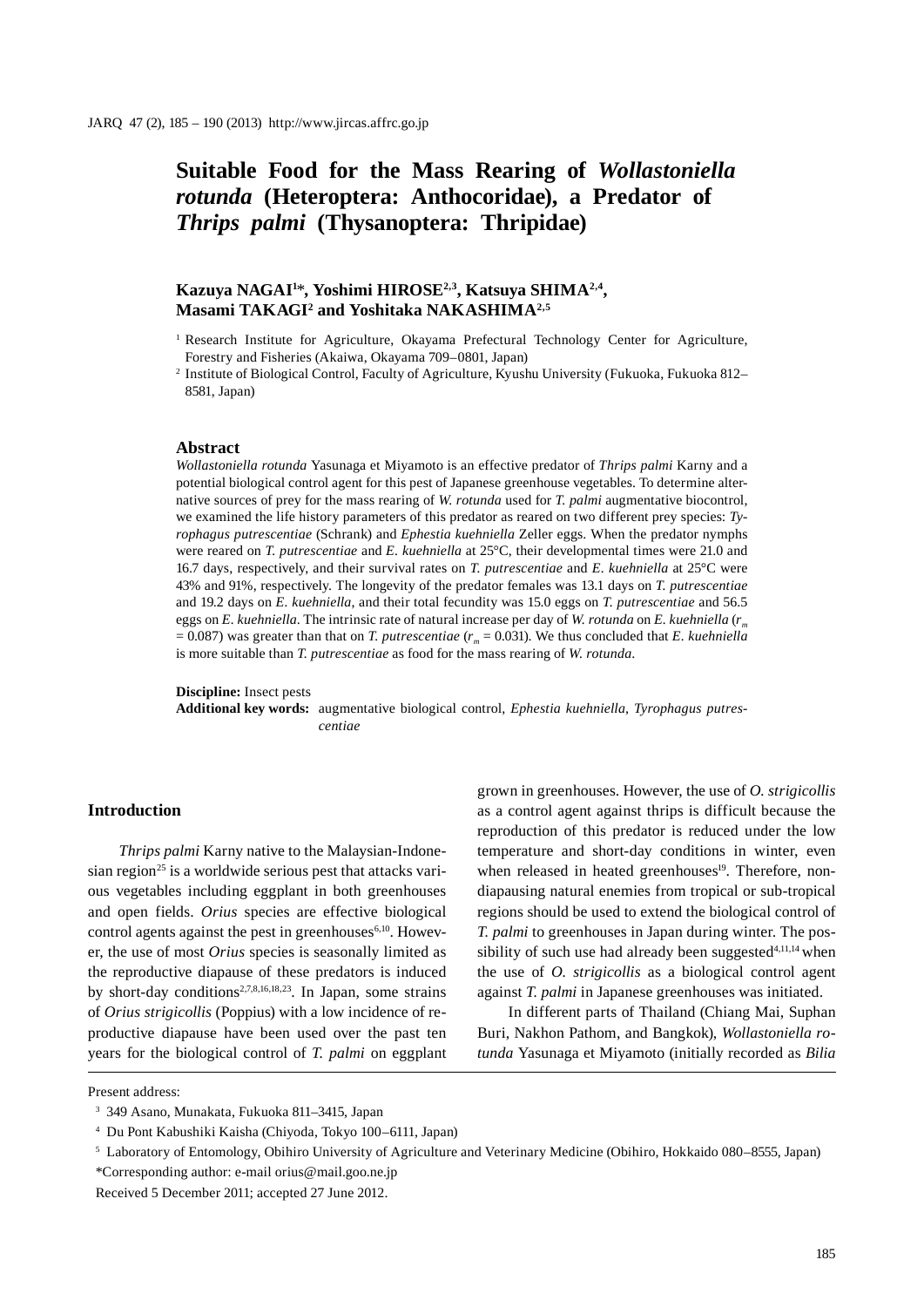#### K. Nagai et al.

sp.3 , but later described as a new species of *Wollastoniella*27) was discovered and evaluated as an effective predator of *T. palmi* on eggplant<sup>3</sup>. W. *rotunda* diapause was not induced under relatively low temperature and short-day conditions<sup>15</sup>. Moreover, the developmental threshold in immature stages of *W. rotunda* (at 11.5°C) was below the average winter temperature (approximately 13°C) in Japanese greenhouses that grow eggplant<sup>17</sup>. These life history traits of *W. rotunda* are suitable as those of a biological control agent against *T. palmi* on vegetables in Japanese greenhouses during winter. In fact, the results from cage trials of *W. rotunda* showed that this predator successfully developed, reproduced, and suppressed *T. palmi* populations on eggplant in winter greenhouses<sup>15</sup>. The release of *W. rotunda* against *T. palmi* populations on eggplant in greenhouses during two winters proved successful in controlling pest populations<sup>22</sup>. *W. rotunda* is thus a promising predator for augmentative biological control agents against *T. palmi* on greenhouse vegetables during winter in Japan. However, no method of mass rearing for this predator has been explored.

In the present study, we chose *Tyrophagus putrescentiae* (Schrank)5,9,12,13 and the eggs of *Ephestia kuehni*ella Zeller<sup>13,23,24,26</sup> as possible foods for rearing *W. rotunda*, as both species have been used as food for rearing other *Orius* species preying on thrips. We evaluated the suitability of these foods for the mass rearing of *W. rotunda* as based on the intrinsic rates of natural increase per day.

# **Materials and methods**

# **1. Laboratory culture of** *W. rotunda* **and** *T. putrescentiae*

*W. rotunda*: Adults and nymphs collected from eggplants infested with *T. palmi* in Prachin Buri, Kamphaengsaen, and Suphan Buri, Thailand, in 1995 were used to initiate a laboratory colony for our study and other studies<sup>15,17,20,21</sup>. The *W. rotunda* colony was reared through several generations on potted eggplants infested with *T. palmi* in a thermostatic incubator at  $25^{\circ}C \pm 1^{\circ}C$ and 16L8D without controlled RH. *W. rotunda* adults obtained from this laboratory culture were used in the present study.

*T. putrescentiae*: A stock culture of *T. putrescentiae* was obtained from Hyogo Prefectural Agricultural Institute. The stock culture was maintained using an artificial diet prepared by mixing 50 g of wheat bran, 50 g of dried bear yeast,  $100 \text{ g}$  of rice hulls, and  $50 \text{ ml}$  of water<sup>12</sup>. The culture was kept in a thermostatic incubator at  $25^{\circ}$ C  $\pm$  $1^{\circ}$ C, 75%  $\pm$  10% RH, and 16L8D. A fine brush was used to collect *T. putrescentiae* kept in rearing containers prior to use*.*

# **2.** *E. kuehniella* **egg**

Mr. Wakisaka (Otsuka Chemical Co. Ltd.) provided the eggs on embryos killed by ultraviolet rays. The eggs were sealed in glass vials and preserved in a freezer at -30°C. Frozen eggs were taken out from the freezer and then defrosted in a refrigerator at ca. 5°C prior to use.

# **3. Development and survival of** *W. rotunda*  **immatures**

A young stem section of kidney bean with fresh eggs (within 24 hours) deposited by *W. rotunda* females collected from the laboratory colony was kept in a glass vial in a thermostatic incubator at  $25^{\circ}\text{C} \pm 1^{\circ}\text{C}$ , 75%  $\pm$ 10% RH, and 16L8D. Egg hatching was monitored under a binocular microscope every 24 hours until 16 days after oviposition, and egg duration was also evaluated. This procedure and rearing conditions (temperature and photoperiod) were the same as those employed by Shima and Hirose (2002)<sup>17</sup>.

First, stadium nymphs of *W. rotunda* within 24 hours after hatching were placed individually on a reversed eggplant leaf section (*Solanum melongena* L., cv. 'Senryo',  $2 \text{ cm} \times 2 \text{ cm}$ ) on absorbent cotton soaked with water in a petri dish (Fig. 1 A) in a thermostatic incubator at  $25^{\circ}$ C ± 1°C, 75% ± 10% RH, and 16L8D. Approximately 100 live *T. putrescentiae* or approximately 100 *E. kuehniella* eggs were placed on the eggplant leaf section every day. Surplus amounts of prey were given to the nymphs on the eggplant leaf section. A bent filter paper section (Whatman No. 2, 0.5 cm  $\times$  0.5 cm) was placed on the eggplant section as a shelter for *W. rotunda*. To prevent nymphs from drowning in dewdrops forming on the surface of the eggplant leaf section, the petri dish lid was pierced with nine air holes (each 3 mm in diameter) and covered with filter paper. The leaf section was renewed every five to seven days. The developmental stage and the number of surviving *W. rotunda* were examined under a binocular microscope every 24 hours. The presence of nymph exuvia was used as an indicator of molting. Shima and Hirose (2002)<sup>17</sup> reared nymphs of *W. rotunda* in glass vials, but other procedures were similar to those used in this experiment. Rearing conditions (temperature and photoperiod) also were the same as those utilized by Shima and Hirose  $(2002)^{17}$ .

# **4. Female longevity and fecundity of** *W. rotunda*  **adults**

Pairs of *W. rotunda* adults (within 24 hours old) were collected from the laboratory colony, confined in a glass vial (3.5 cm in diameter  $\times$  7.5 cm in height) with a young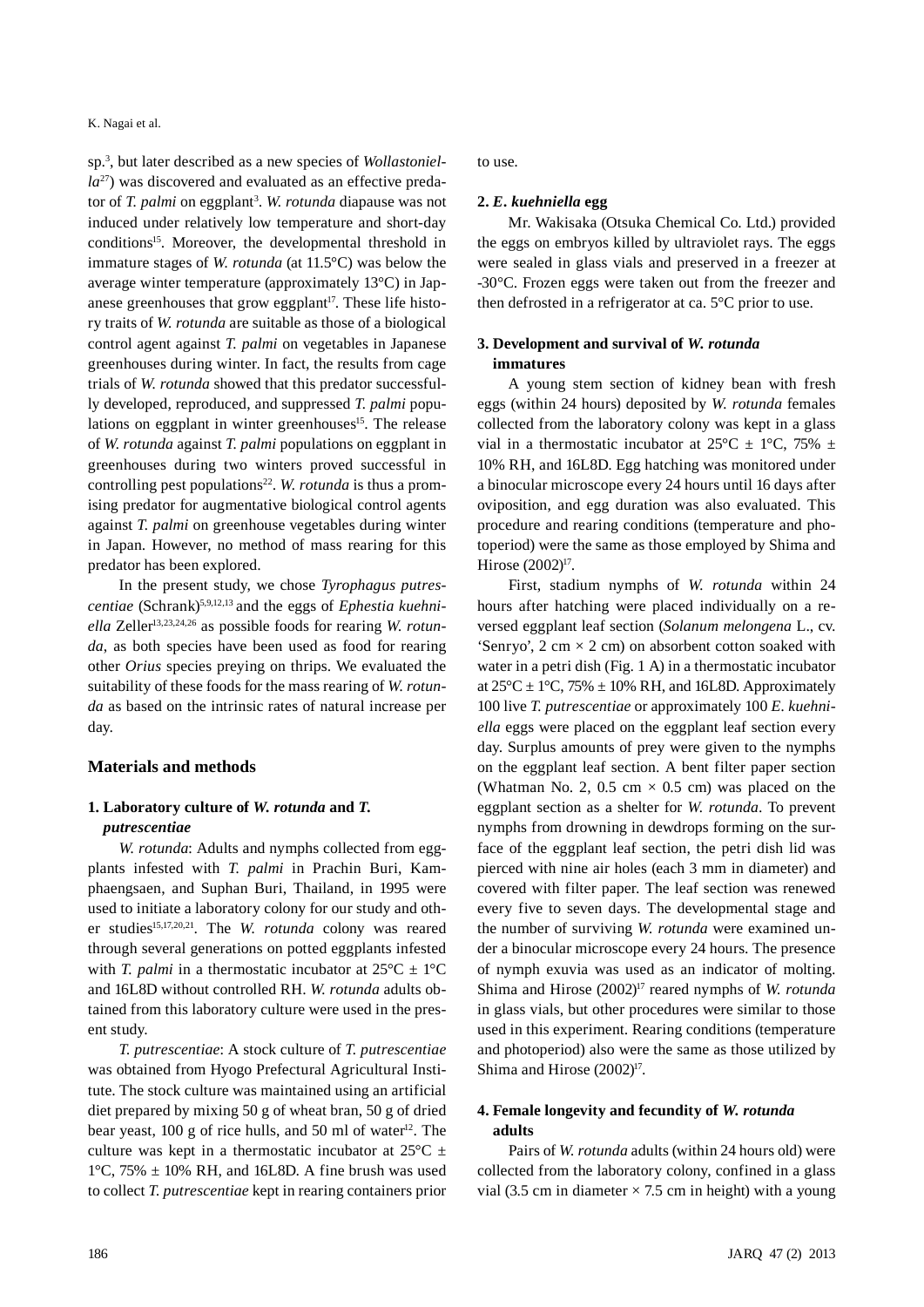stem section (3 cm in length) of kidney bean (*Phaseolus vulgaris* L., cv. 'Uzuramame') (Fig. 1 B). The pairs were divided into two groups: one was fed approximately 100 live *T. putrescentiae* per pair; the other was fed approximately 100 *E. kuehniella* eggs per pair*.* Both kinds of prey were replenished in the same amounts every 24 hours. Males that died before female oviposition were replaced with healthy males. Kidney bean stem sections were renewed every 24 hours, and then the number of eggs laid in the stem was counted under a binocular microscope. Adult female mortality was also recorded every 24 hours. Experiments were conducted at  $25^{\circ}\text{C} \pm 1^{\circ}\text{C}$ ,  $75\% \pm 10\%$  RH, and 16L8D. This procedure was almost the same as that employed by Uefune et al.  $(2008)^{20}$ , and the rearing conditions (temperature and photoperiod) of this experiment were the same as those utilized by Uefune et al. (2008)<sup>20</sup>.

Based on the results obtained from the experiments above, the mean generation times (*T*), net reproductive rates  $(R_0)$ , and intrinsic rates of natural increase  $(r_m)$  of *W*. *rotunda* reared on two prey species were calculated by using the Birch's method<sup>1</sup>. However, the female sex ratio was assumed to be 0.5.

#### **5. Statistical analysis**

The nymph developmental time, longevity of adult females, preoviposition period, total eggs laid per female, and number of eggs laid per female per day of *W. rotunda* were analyzed by conducting a *t*-test. Survival rates throughout nymphal duration and the ovipositing female rates were analyzed using Fisher's exact probability test and chi-squire test, respectively.

# **Results and discussion**

The duration and hatchability of *W. rotunda* eggs laid in young kidney bean stem sections were  $7.9 \pm 0.1$ days ( $n = 66$ ) and 98.5% ( $n = 67$ ), respectively. This egg duration was similar to the result of eggplant leaf sections  $(8.2 \text{ days})^{17}$ , The hatchability in young kidney bean stem sections, however, was higher than that laid in eggplant leaf sections  $(80.7\%)^{17}$ . The difference in hatchability between these two studies was probably due to the difference between oviposition substrates, resulting in the young stem sections of kidney bean maintaining vigor longer than the eggplant leaf sections.

The total developmental time of *W. rotunda* nymphs reared on *E. kuehniella* eggs (16.7 days) was significantly shorter than that of *W. rotunda* nymphs reared on *T. putrescentiae* (21.0 days) (*t*-test,  $p \le 0.05$ ) (Table 1). The survival rates throughout the nymphal period were 43% on *T. putrescentiae* and 91% on *E. kuehniella* eggs, with the former being significantly lower than the latter ( $\chi^2$ -test, *p* <0.05) (Table 2). The developmental time of *W. rotunda* nymphs reared on *E. kuehniella* eggs was almost the same as for those reared on *T. palmi* (16.8 days: average of females and males) at  $25^{\circ}C^{17}$ . The survival rate of nymphs reared on *E. kuehniella* eggs (91%) in our study was slightly higher than that of those reared on *T. palmi* at  $25^{\circ}$ C (83.3%)<sup>17</sup>.

The longevity of *W. rotunda* females reared on *E. kuehniella* eggs (19.2 days) was significantly greater than that of those reared on *T. putrescentiae* (13.1 days) (*t*-test, *p* <0.05) (Table 3). The maximum longevity of *W. rotunda* adult females reared on *E. kuehniella* eggs (33 days) was greater than that of those reared on *T. putrescentiae*



B: Glass vial

**Fig. 1. Rearing containers for adults (A) and nymphs (B) of** *W. rotunda*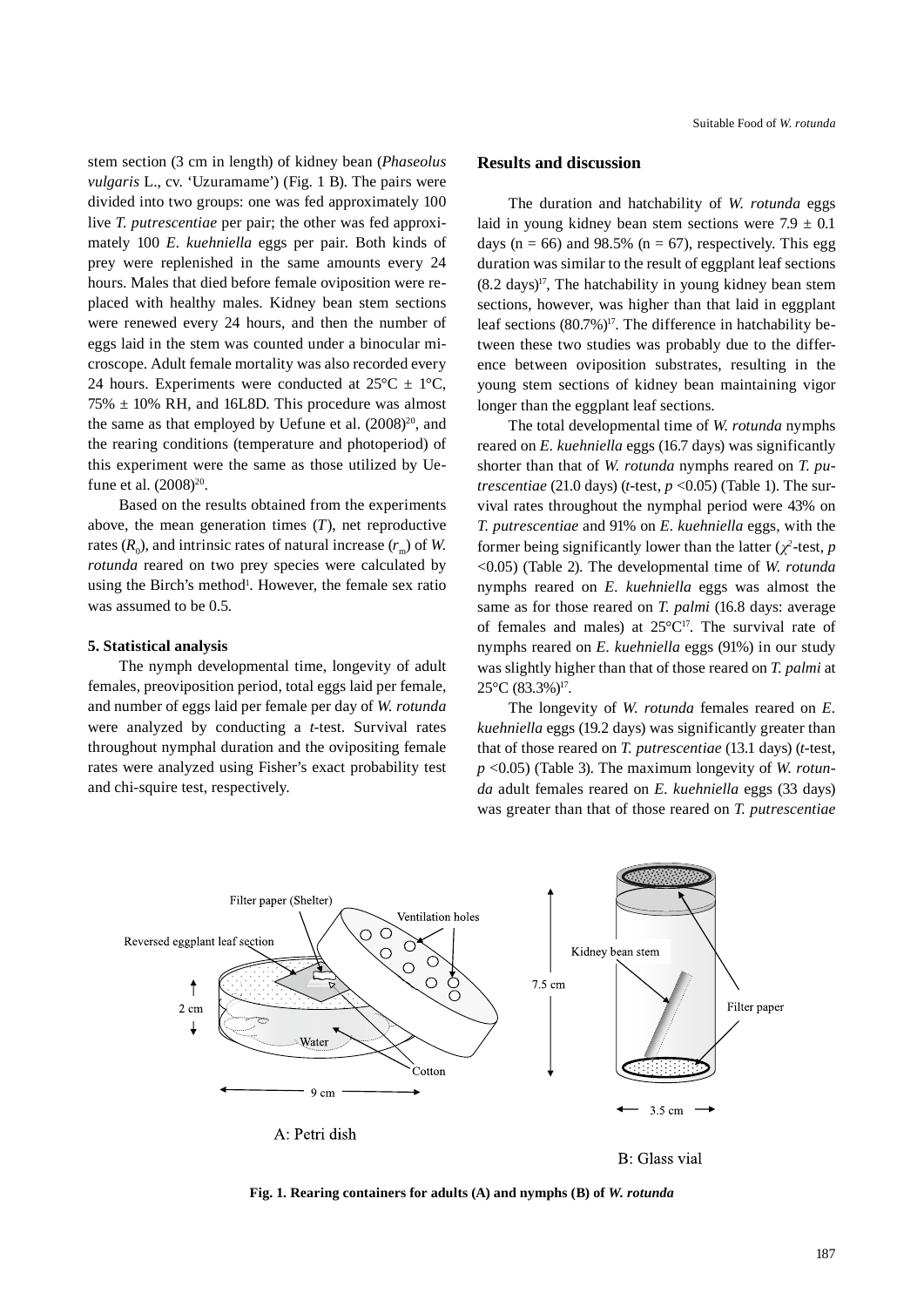K. Nagai et al.

(22 days) (Fig. 2). The longevity when reared on *E. kuehniella* eggs in our study was greater than that when reared on *T. palmi* (12.3 days) and *T. kanzawai* (11.1 days)20, indicating that *E. kuehniella* eggs are more suitable than *T. palmi* as a natural diet of the predator species.

The percentage of ovipositing females was 90% on *T. putrescentiae* and 100% on *E. kuehniella* eggs, and the preoviposition periods were 4.3 days on *T. putrescentiae* and 3.8 days on *E. kuehniella* eggs (Table 3). The differences in these measures between prey species were not significant (for the percent of ovipositing females, Fisher's exact probability test, *p* >0.05; for the preoviposition period, *t*-test, *p* >0.05.). However, the total fecundity and daily oviposition rates per female reared on *E. kuehniella* eggs (56.5 eggs and 4.3 eggs) were significantly greater than those per female reared on *T. putrescentiae* (15.0 eggs and 1.8 eggs) (*t*-test, *p* <0.05) (Table 3). Oviposition of *W. rotunda* continued until 33 days after emergence when reared on *E. kuehniella* eggs, but only 18 days when reared on *T. putrescentiae* (Fig. 3). The total fecundity was also greater in our study for feeding on *E. kuehniella* than for feeding on *T. palmi* (40.3) and *T. kanzawai*   $(34.6)^{20}$ .

The mean generation time (*T*) of *W. rotunda* reared on *E. kuehniella* eggs (38.7 days) was almost the same as that for those reared on *T. putrescentiae* (37.7 days) (Table 4). The net reproductive rate  $(R_0)$ ,  $r_m$  value per day, and reproductive rate per month of *W. rotunda* reared on *E. kuehniella* eggs (25.9, 0.087, and 13.6) were greater than those of *W. rotunda* reared on *T. putrescentiae* (3.15, 0.031 and 2.49) (Table 4). Judging from a comparison of these two intrinsic rates of natural increase per day, *E.* 

**Table 1. Developmental times in nymphal stages of** *W. rotunda* **reared on** *T. putrescentiae* **and** *E. kuehniella* **eggs1,2)**

| Prey               | Developmental time (Mean $\pm$ S.E.) (day) |                                                                                                |                    |                    |                    |                     |  |
|--------------------|--------------------------------------------|------------------------------------------------------------------------------------------------|--------------------|--------------------|--------------------|---------------------|--|
|                    |                                            | 1st stage nymph 2nd stage nymph 3rd stage nymph 4th stage nymph 5th stage nymph Nymph to adult |                    |                    |                    |                     |  |
| T. putrescentiae   | $3.8 \pm 0.2a(18)$                         | $3.4 \pm 0.2a(18)$                                                                             | $3.4 \pm 0.4a(13)$ | $4.6 \pm 0.5a(13)$ | $6.4 \pm 0.7a$ (9) | $21.0 \pm 1.1a$ (9) |  |
| E. kuehniella eggs | $3.2 \pm 0.2a(22)$                         | $2.8 \pm 0.2a$ (20)                                                                            | $2.5 \pm 0.1b(20)$ | $3.0 \pm 0.2b(20)$ | $5.2 \pm 0.1a(20)$ | $16.7 \pm 0.3b(20)$ |  |

<sup>1)</sup> The number of samples tested for each prey is denoted in parentheses.

<sup>2)</sup> Means followed by the same letter in the same column are not significantly different at  $p = 0.05$  ( $t$ - test).

| Prey               | Survival rate $(\frac{9}{6})^{1,2}$ |                                                                                                             |         |         |         |         |  |
|--------------------|-------------------------------------|-------------------------------------------------------------------------------------------------------------|---------|---------|---------|---------|--|
|                    |                                     | 1st stage nymph 2nd stage nymph 3rd stage nymph 4th stage nymph 5th stage nymph Nymph to adult <sup>3</sup> |         |         |         |         |  |
| T. putrescentiae   | 86 (21)                             | 100(18)                                                                                                     | 72 (18) | 100(13) | 69 (13) | 43 (21) |  |
| E. kuehniella eggs | 100(22)                             | 91 (22)                                                                                                     | 100(20) | 100(20) | 100(20) | 91 (22) |  |

**Table 2. Survival rates in nymphal stages of** *W. rotunda* **reared on** *T. putrescentiae* **and** *E. kuehniella* **eggs**

<sup>1)</sup> The number of samples tested for each prey is denoted in parentheses.

<sup>2)</sup> The number of individuals that survived during the stage(s).

<sup>3)</sup> The survival rates throughout nymphal duration between both prey are significantly different at  $p=0.05$  ( $\chi^2$ -test).

**Table 3. Adult longevity, total fecundity, and other related measures of** *W. rotunda* **reared on** *T. putrescentiae* **and** *E. kuehniella* **eggs**

| Prey               | Longevity of                 | % of ovipositing           | Preoviposition                    | Total eggs laid       | No. of eggs laid per              |
|--------------------|------------------------------|----------------------------|-----------------------------------|-----------------------|-----------------------------------|
|                    | females $(\text{day})^{1,2}$ | $f$ emales <sup>1,3)</sup> | period $(days)^{1,2}$             | per female $l^{1,2)}$ | female per day <sup>1,2)</sup>    |
| T. putrescentiae   | $13.1 \pm 1.0a(21)$          | 90 (21)                    | $4.3 \pm 0.3a$ (19) <sup>4)</sup> | $15.0 \pm 2.0a(19)$   | $1.8 \pm 0.2a$ (19) <sup>4)</sup> |
| E. kuehniella eggs | $19.2 \pm 1.4b(21)$          | 100(21)                    | $3.8 \pm 0.2a$ (20) <sup>4)</sup> | $56.5 \pm 6.2b(21)$   | $4.3 \pm 0.6b$ (20) <sup>4)</sup> |

<sup>1)</sup> The number of samples tested for each prey is denoted in parentheses.

<sup>2)</sup> Mean  $\pm$  S.E. Means followed by the same letter in the same column are not significantly different at  $p = 0.05$  (*t*- test).

3) The percentages of ovipositing females are not significantly different at *p* = 0.05 (Fisher's exact probability test).

<sup>4)</sup> The data on one female was excluded, as the female began oviposition after the dead male was replaced by a healthy male.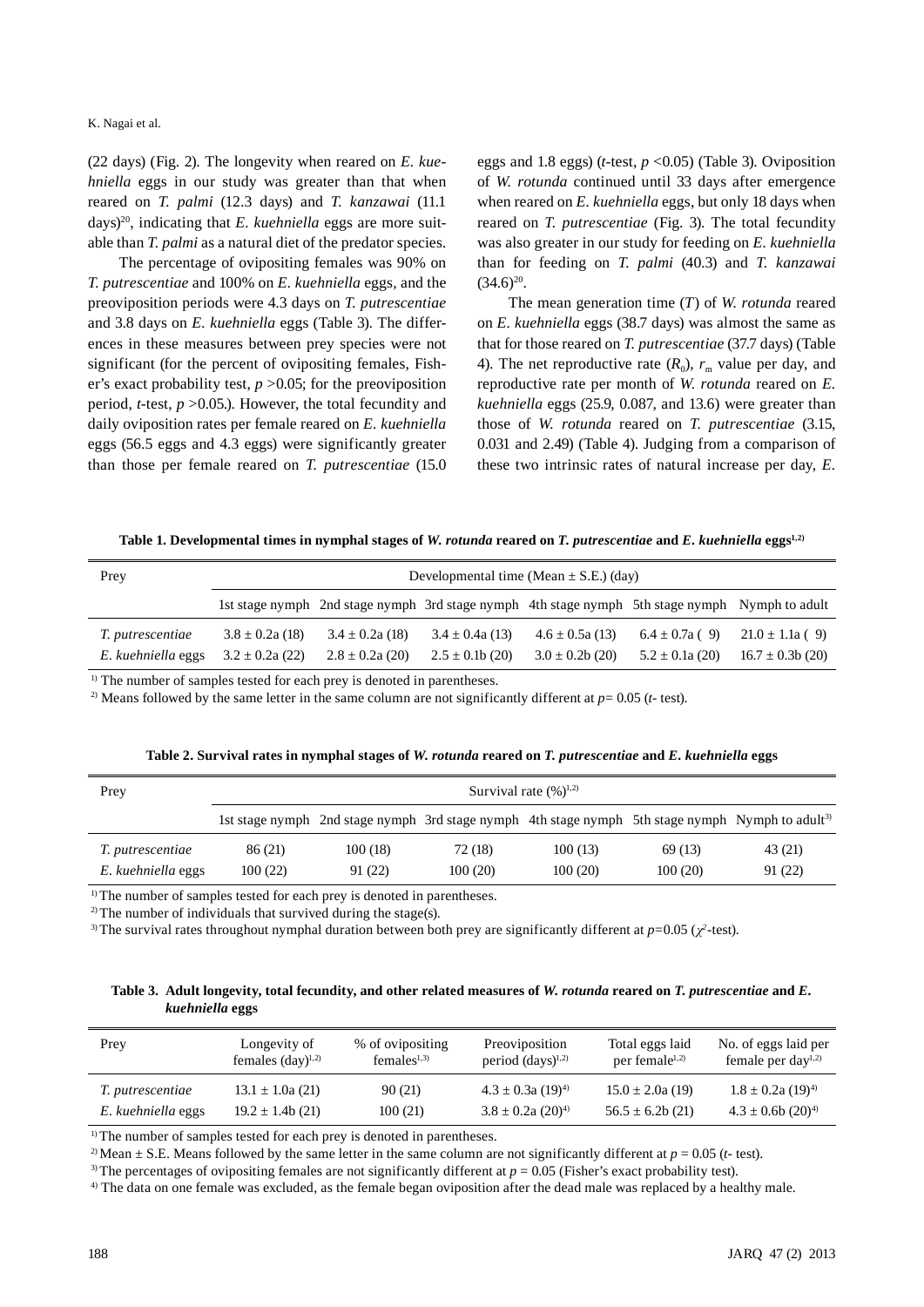*kuehniella* eggs are a more suitable diet for *W. rotunda* than *T. putrescentiae.* And as previously mentioned, both the longevity and fecundity of *W. rotunda* females reared on *E. kuehniella* eggs in our study are greater than those of *W. rotunda* females reared on *T. palmi* and *T. kanzawai*20, suggesting that *E. kuehniella* eggs are a suitable diet for the mass rearing of *W. rotunda*.

Our study provides information that may prove useful for the mass rearing of *W. rotunda* in augmentative biological control programs against *T. palmi* in winter greenhouses. Our study also suggests that a young kidney bean stem is better than an eggplant leaf as an oviposition substrate of *W. rotunda,* because the kidney bean stem enables higher hatchability than the eggplant leaf<sup>17</sup>. As shown by our study and that conducted by Uefune et al. (2008a)<sup>21</sup>, both the hatchability and development of *W. rotunda* were apparently affected by plant species. For the mass rearing of *W. rotunda*, future studies should examine the effect of plant species provided with this predator.

## **Acknowledgements**

We wish to thank Dr. J. Y. Honda of San Jose State University for reviewing the manuscript. We also wish to thank Dr. T. Adachi (ret.) of Hyogo Prefectural Agricultural Institute for providing *T. putrescentiae* and valuable information about the mass rearing of this prey*.* Mr. S. Wakisaka of Otsuka Chemical Co., Ltd. and Dr. M. Uefune of Kyoto University kindly provided *E. kuehniella* eggs irradiated with ultraviolet rays and information about the effect of plant species on the reproduction of *W. rotunda*, respectively. This work was supported by a Grant-in-Aid for Scientific Research (6556009) from Japan's Ministry of Education, Science, Sports and Culture.

## **References**

1. Birch, L. C. (1948) The intrinsic rate of natural increase of an insect population. *J. Anim. Ecol.,* **17**, 15–26.





 $\leftarrow$ : *T. putrescentiae*,  $\leftarrow$  *C*  $\leftarrow$  *: E. kuehniella.* 



**Fig. 3. Adult oviposition curves of** *W. rotunda* **reared on two different prey species,** *T. putrescentiae* **and** *E. kuehniella* **(eggs)**  $\leftarrow$ : *T. putrescentiae*,  $\leftarrow$ : *E. kuehniella.*